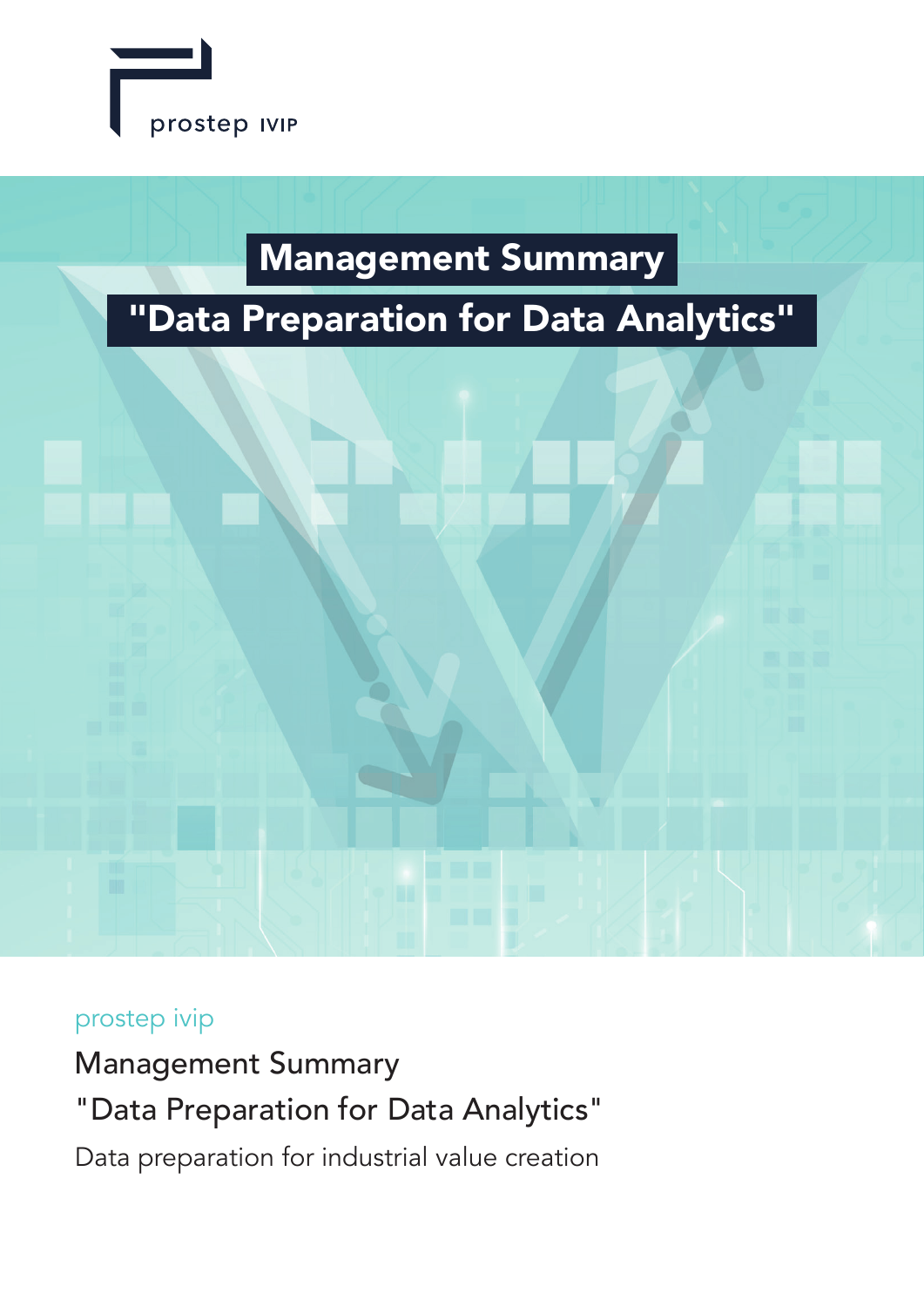## Table of Contents

| <b>Management summary</b>                                                                                                                                  |                     |
|------------------------------------------------------------------------------------------------------------------------------------------------------------|---------------------|
| <b>1 Terms of reference and objectives</b><br>1.1 Challenges<br>1.2 Mission and vision<br>1.3 Motivations from the perspective of users and system vendors | 3                   |
| 2 Process models for data preparation<br>2.1 Definition and classification<br>2.2 Reference model of the DPDA project group                                | 3<br>$\overline{4}$ |
| 3 The role model of the DPDA project group                                                                                                                 | 6                   |
| <b>4 Outlook</b>                                                                                                                                           |                     |
| 5 Sources                                                                                                                                                  | 8                   |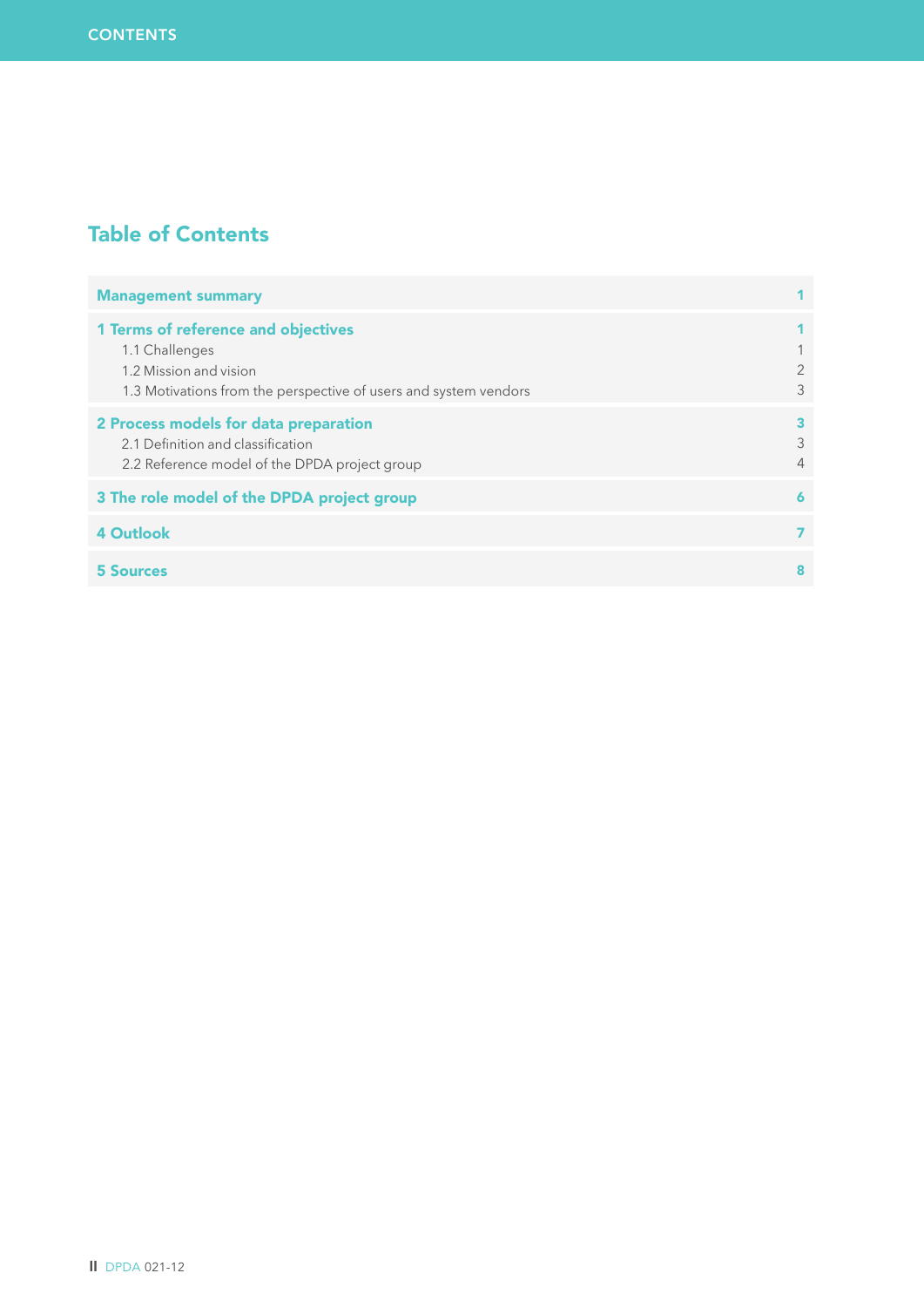## Abstract

Whether they are multinational corporations or hidden champions, companies in the developing and manufacturing industry are facing enormous challenges due to advancing digitalization. Growing demands for flexibility, shorter development and product life cycles, and new business models are permanently changing the way data is handled as a factor in production. However, in order to use data to generate value across the product life cycles, suitable prerequisites in the form of processes, methods and technology need to be put in place to make the transformation of raw data into usable information manageable while at the same time incorporating domain know-how.

The DPDA (data preparation for data analytics) project group unites industry users, system vendors and the research community under a common vision of developing a universal, standardized and adaptable tool for process-driven data preparation. In joint workshops, participants discuss practical use cases and best practices that demonstrate, among other things, that the systematization of data preparation and anchoring it as an integral part of product development and production have the potential to facilitate control and optimization of complex processes and products. With the development of role and procedure models, the project group is making an initial contribution to putting the existing wealth of experience to real use in industry.

## 1 Terms of reference and objectives

#### 1.1 Challenges

It is not just since the advent of Industry 4.0 that the issue of data analytics has become an important element in building new solutions and business models in development and manufacturing companies. However, the Internet of Things (IoT), the ubiquity of sensors, high-performance in-memory and non-relational NoSQL databases and innovative visualization tools have all made scalable and cost-effective building blocks available to establish and operate data analytics as an integral part of product development and production. Another driving force on the path to the data and information economy is machine learning. Its ability to reveal correlations in complex data sets and the possibility of designing automated responses based on them promise further gains in efficiency and effectiveness that are conducive to securing competitiveness.

Process models such as the Cross-Industry Standard for Data Mining (CRISP-DM) and Knowledge Discovery in Databases (KDD) have become established to allow the raw material data to be refined into information relevant to value creation.

A closer look at these models reveals two aspects. On the one hand, there is a lack of explicit consideration of industrial needs such as the acquisition of existing data sources, IT systems, and the domain or subject expertise required for modeling and interpretation [1]. On the other hand, experience shows that 50-70 % of project outlay is accounted for by the "data preparation" phase (Abbildung 1). Efficient data preparation is thus both a pitfall and a lever for successful data analytics in the context of heterogeneous industrial data landscapes.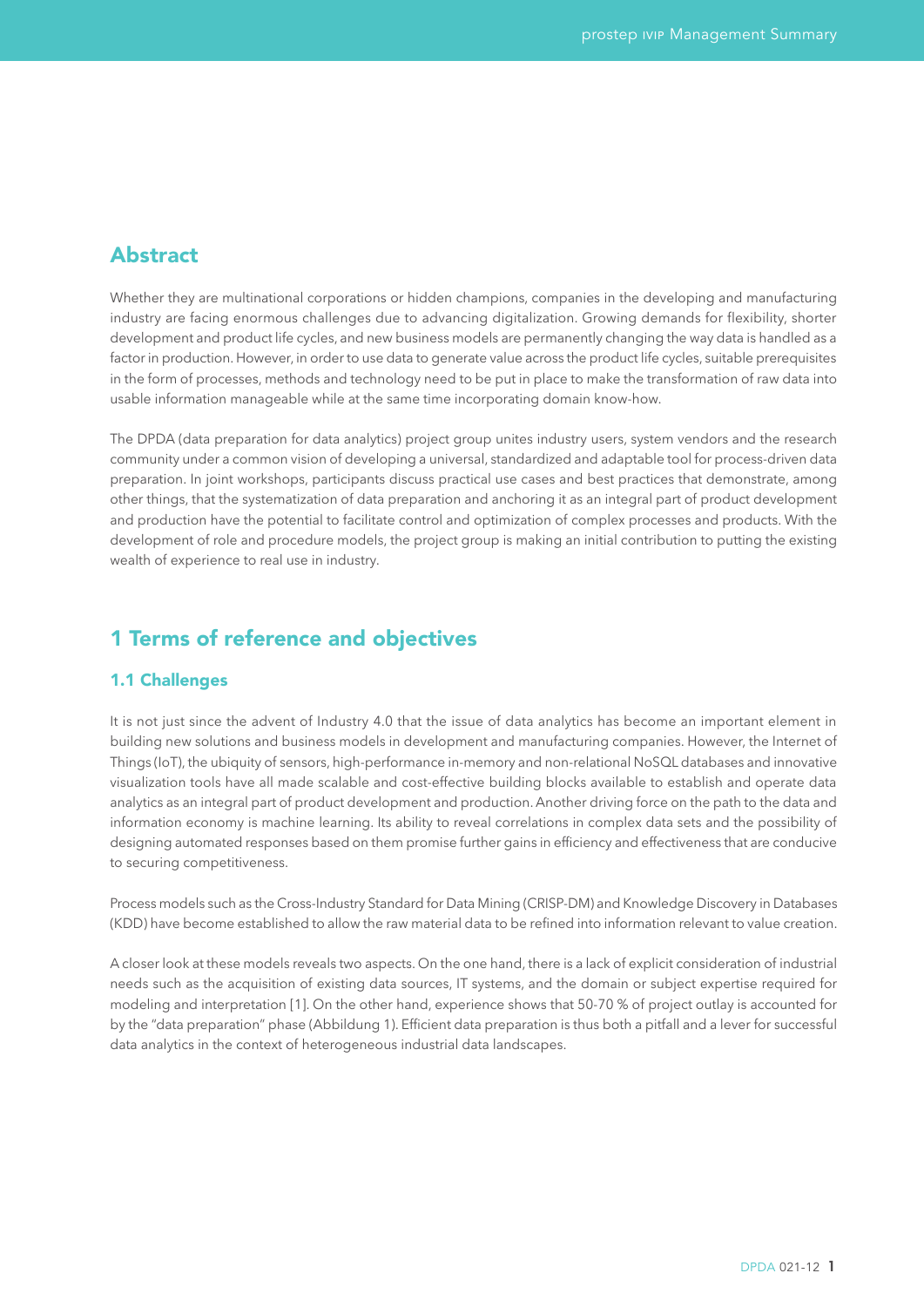

Figure 1: The Cross-Industry Standard Process for Data Mining (CRISP-DM) including the outlay for each phase of the process [2]

Following [3], the process of data preparation is defined as follows.

#### **Definition of data preparation:**

Data preparation is the process of transforming raw data into datasets that act as input to analysis functions or even machine learning algorithms in order to make predictions or gain insights. Data preparation includes the following activities:

- Obtaining and selecting data
- Cleansing data of errors and inconsistencies
- Integrating data from different sources
- Extracting features (feature engineering)
- Formating data for creating models

Furthermore, the associated activities such as collecting, organizing and cleansing datasets are described by data scientists as by far the most unpleasant part of their job [4]. Data preparation is therefore not only time-consuming and hence expensive, it is also not enjoyable given the time and expertise required to interpret it.

#### 1.2 Mission and vision

The "Data Preparation for Data Analytics" (DPDA) project group was initiated by prostep ivip e.V. in 2018 with the remit of focusing on the low-outlay integration and preparation of data for modern analytics procedures and methods within an industrial context. Under the auspices of the Institute of Production Systems (IPS) of the TU Dortmund University and the Fraunhofer IPK, DPDA brings together stakeholders from business (IT vendors and industrial users) and the research community. The objective of DPDA is to develop concrete assistance for companies in respect of selecting and designing processes, methods, tools and information standards to allow them to master future data analytics projects and overcome the challenges associated with them. The focus is on two main requirements:

- 1. Assistive mechanisms for implementing data analytics projects are to be developed together with the companies involved. In particular, the roles to be filled, their functions and the procedure are to be specified and described.
- 2. It is necessary to ensure that data preparation is not done purely for its own sake. To achieve this, the phases of data preparation should be more closely aligned with those of data analysis.

All those involved share a common vision of developing a consistent, standardized and adaptable tool for process-driven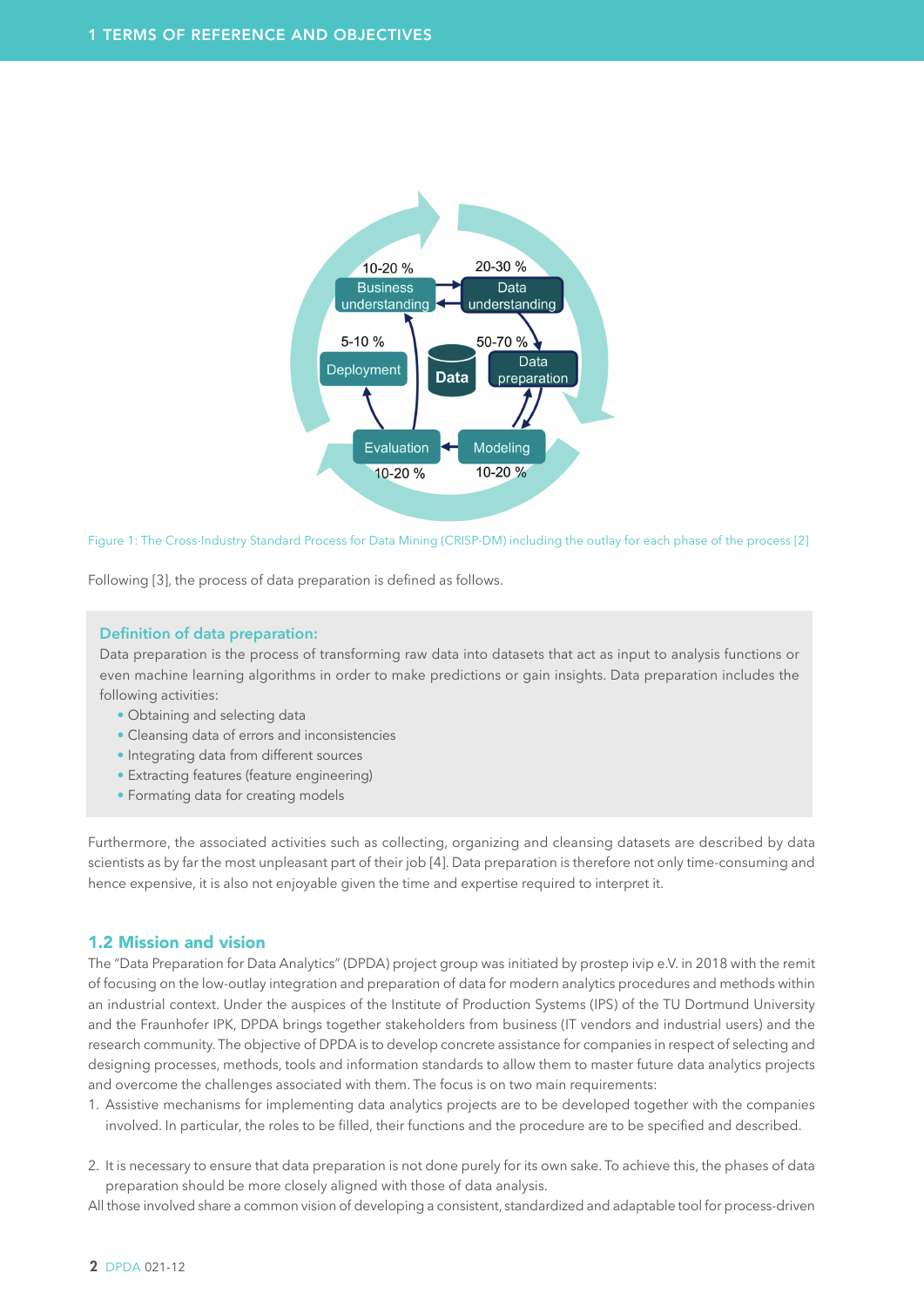data preparation. To this end, the DPDA project group provides a platform where problems of data preparation that are relevant to industry can be collected, where approaches to solutions can be discussed and where collaborations across projects and across companies can be initiated. Consequently, strengthening collaboration between industry and the research community and initiating in-depth research projects represent another important component of the project group's mission.

#### 1.3 Motivations from the perspective of users and system vendors

Users face the challenge that data preparation currently involves a lot of manual work, coupled with the fact that data scientists are also in short supply. There is considerable interest in an improved, more transparent process that requires less effort. Experiences with agile approaches in data preparation are also of interest to the DPDA group. Best practices and design options for procedures, analysis processes and architectures are to be presented and discussed between users in the project group. This accelerates the process of companies exchanging insights into the challenges they themselves face and obtaining a second opinion. In addition, the group investigates the potential for automation to simplify the exploratory phase of data preparation on the one hand and, on the other, to verify the health of data pipelines in the deployment phase. User companies are the primary target group of the DPDA initiative.

But system providers also participate in the DPDA group. On the one hand, the motivation is to derive clear requirements from real-life practice. This concerns not only problems faced by industry, but also interfaces and standards on which solutions can be built. For software providers in particular, the development of standard frameworks for data analytics and preparation as well as the required architectures in industrial practice are important areas of activity. In this way, the findings of the DPDA group can help to avoid custom solutions for a few customers and to increase the functional scope and quality of software solutions. Consulting and implementation services as well as matching customer requirements to the solution portfolios of system vendors may also be areas of interest.

## 2 Process models for data preparation

This section discusses the topic of data preparation and is intended to promote a common understanding.

#### 2.1 Definition and classification

In earlier work of the project group, workshops and the findings of the latest research were used to bring together the most common industrial processes for data preparation. The methods analyzed comprise the Knowledge Discovery in Databases (KDD) process [5] and the Knowledge Discovery in Industrial Databases (KDID) process based on it [6], the Sample Explore Modify Model Assess (SEMMA) process [7], and the Cross-Industry Standard Process for Data Mining (CRISP-DM) [2]. The various processes sometimes divide steps into higher-level phases differently, although the contents usually show a strong correlation. All the processes described are iterative and are therefore not to be considered as a rigid sequence of steps. In many models, it is possible to go back one or more steps at any time in the event of problems or for validation purposes.

Before data preparation commences, an understanding of the business considerations must be built and data analytics objectives established. Problems associated with the company and production are collected and initial solutions are identified. In this phase, a use case is selected, taking into account the available data and the given data quality, applicable methods and the goals that have been set.

After the use case has been selected, the required data must be collected, viewed and checked. The data is collected from various sources and collated for common use. An initial exploratory assessment of the data takes place to determine its quality and identify issues. An initial data set is created from this data, and this forms the basis for initial exploratory analyses. It is often expedient to initially use a representative partial data set (subset), as large data sets quickly push the analysis environments to their limits and smaller datasets also reduce the effort involved in modeling. The dataset is also described using various statistical techniques in order to provide an overview.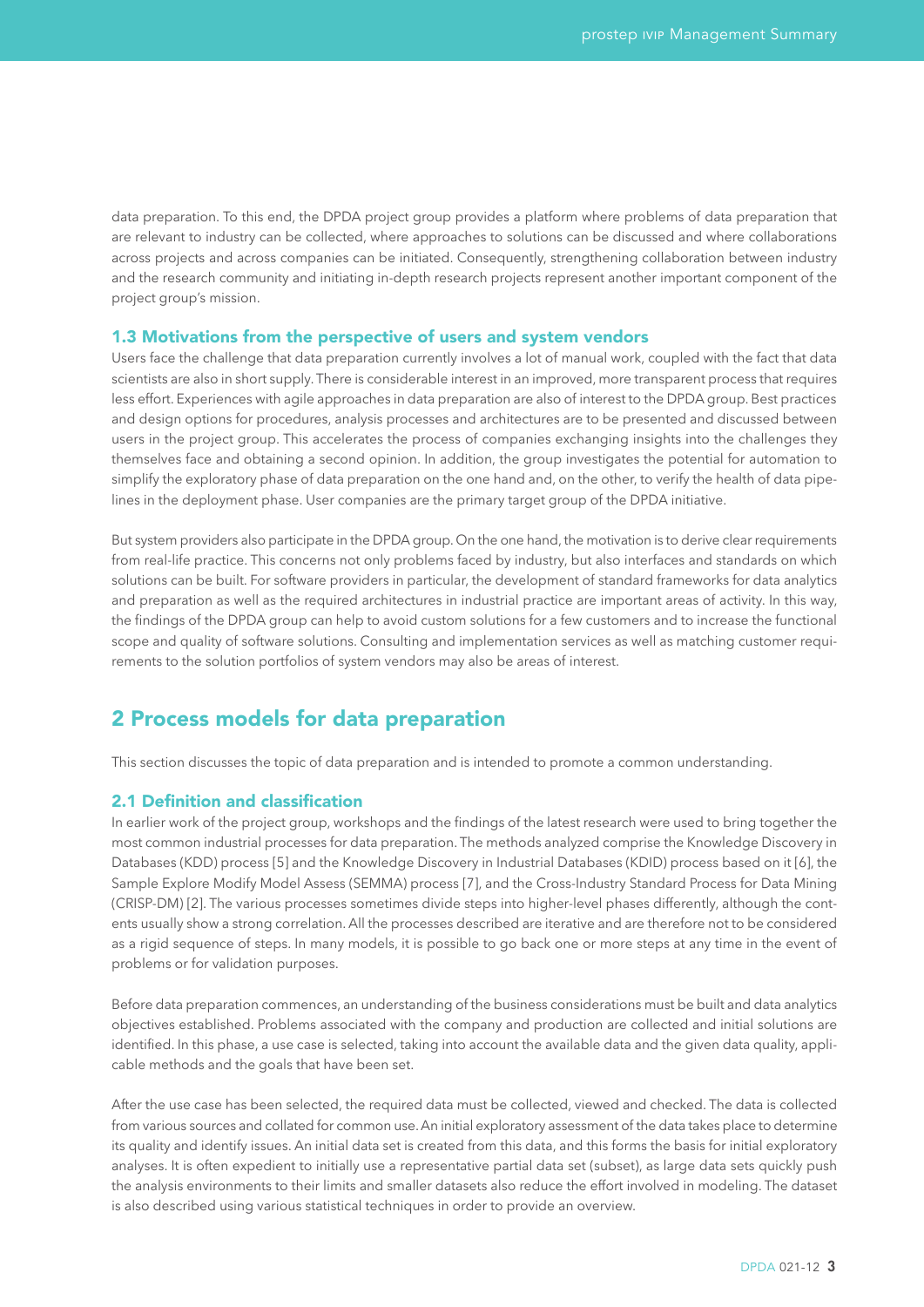Once the data has been selected, it must be pre-processed. Common challenges in industry include missing values and outliers, missing or discrepant timestamps, redundancies and inconsistencies, and discrepant IDs [8]. Furthermore, dimensions can be changed or reduced at this stage, e.g., using principal component analysis. For instance, colors can be translated to a different color space or the dimensions (number of variables) can be restricted to reduce complexity. The objective is to produce a dataset that can be used in the subsequent phase for training and evaluating machine learning models. It should be noted that the phases outlined above are usually not strictly sequential. Rather, the results of modeling can often lead to iterations in preliminary data preparation.

#### 2.2 Reference model of the DPDA project group

This section presents the reference model for the data preparation process developed by the DPDA project group. The reference model outlined in Abbildung 2 is broken down into a sequential process that can be stepped through iteratively.



Legend Core of data preparation (DPDA) Modeling and

evaluation

Figure 2 Reference model for data preparation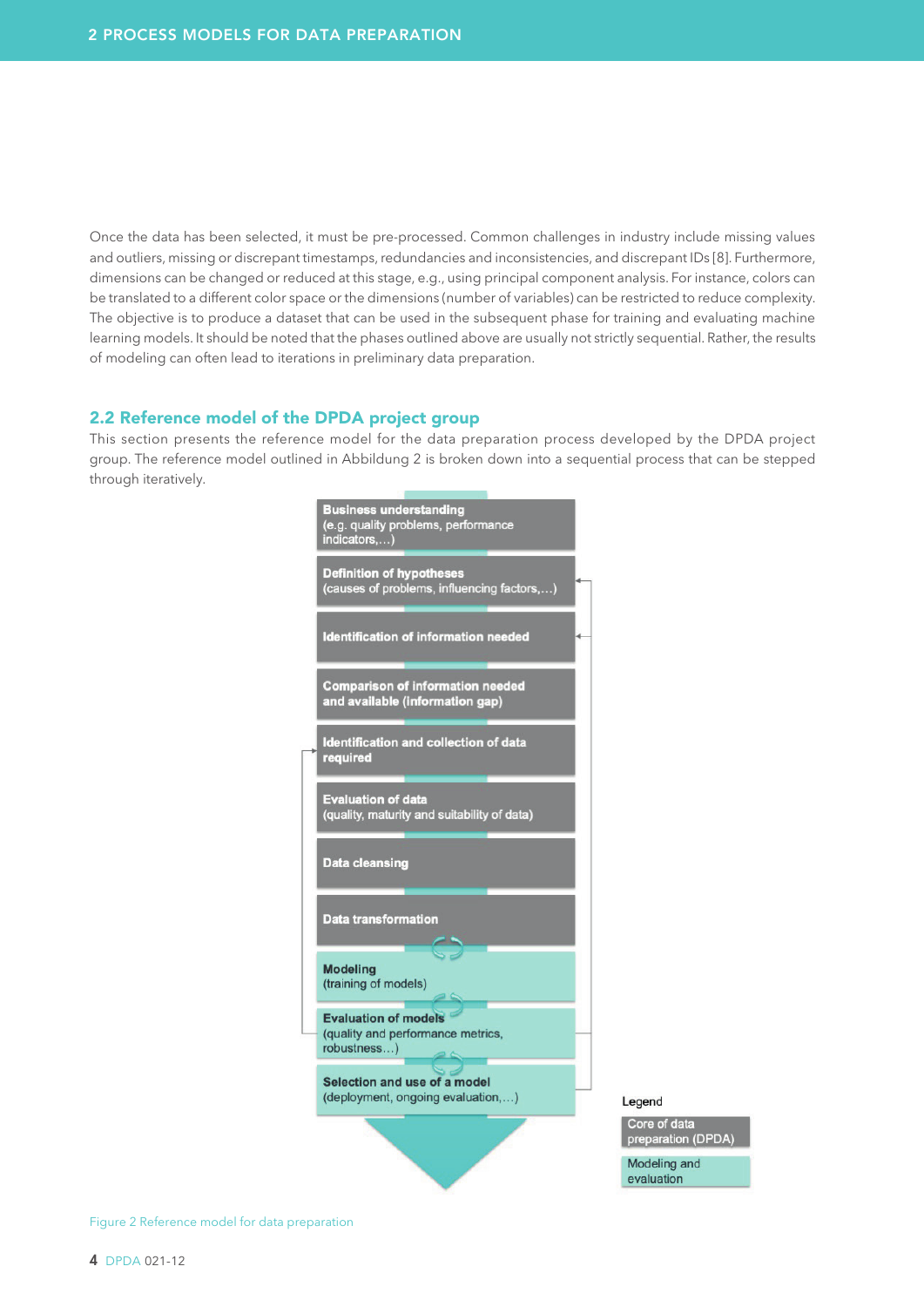First, in the business understanding phase, a basic understanding of the business considerations must be established along the lines of CRISP-DM and goals must be derived. This includes a precise analysis of pain points and problems as well as opportunities that are to be addressed in an analytics project. Fields of application from industry can include such things as quality analysis and forecasting in order to reduce wastage or time expended, analysis and forecasting of plant malfunctions, but also higher-level aspects such as buffer and bottleneck predictions or the analysis of customer and supplier data. It is important to have measurable goals in order to assess the success of the project, but also to be able to derive target values to allow the training of models.

In the second phase, hypotheses are defined as to which influencing factors are important and how the problem defined initially can be solved. From these, information that is required to formulate a learning task is derived. Greater focus can be achieved using such things as sensitivity analyses or on the basis of conventional methods of structured problem solving such as Ishikawa diagrams in the context of lean manufacturing or Six Sigma initiatives. This forms the basis for the next step, in which the needs for and availability of information are compared in order to identify possible gaps and select potential data sources in a targeted manner.

The required data is identified and collected on the basis of the information needs. In the context of the defined influencing and target variables and the hypotheses, it is necessary to assess what data is available to describe the problem and possible causes. As a rule, this involves various data sources that must be merged in order to describe an issue. There are challenges associated with the use of different IT systems and access to heterogeneous underlying data sources. Moreover, errors may have been recorded or malfunctions documented manually in some cases, with the result that information is not necessarily available in machine-readable form. If a gap is still identified in the previous step, it may be necessary to initiate data collection again, to reject initial hypotheses, or to adjust the objective to reflect the actual situation in respect of the data. In a first step, it may be helpful to extract limited excerpts from larger data sources in order to be able to evaluate the basic data structures as well as to conduct initial exploratory analyses.

Data quality and availability are analyzed during subsequent assessment. Possible criteria include completeness of feature coverage, sample sizes, methods of data storage, data formats and structures, measurement scales and aggregation levels of feature instances, missing values, statistical distributions, or traceability through uniform IDs or time stamps [8].

The next step is to cleanse the data that has been selected and deemed suitable. For example, unnecessary time periods, duplicates in data sets and redundant or uninformative attributes can be removed. The removal of (obvious) outliers and measurement errors is also part of this phase. In addition, pre-processing steps for handling missing values must be included.

And closely related to this is the subsequent transformation of the data. The objective is to convert the data formats, which have already been cleansed but are still heterogeneous, into a form that can be processed by machine learning algorithms. Essentially, this step involves merging the various data sources based on uniform product IDs or time stamps. An important decision has to be made regarding how to handle different measurement scales or measurement intervals, e.g. by aggregation or discretization of nominal values. Feature engineering plays a crucial role in this context. This involves extracting highly informative properties with distinguishing power (known as "features") from datasets and selecting them for the training of models. In this context, it should also be noted that many algorithms are based on statistical offset and position metrics or weighting factors, and that normalization of features may be expedient if different units and value levels are placed in relation to each other. For example, in the real world, it makes no difference whether a frequency is expressed as 1000 Hz or 1 kHz. But the difference is significant for algorithms that only calculate using the value 1000 or 1 and place this in relation to other features.

After this, the models are trained in the modeling phase. This can be done on a limited number of datasets with the objective of exploration, or on the largest possible set of data resources with the objective of optimizing quality and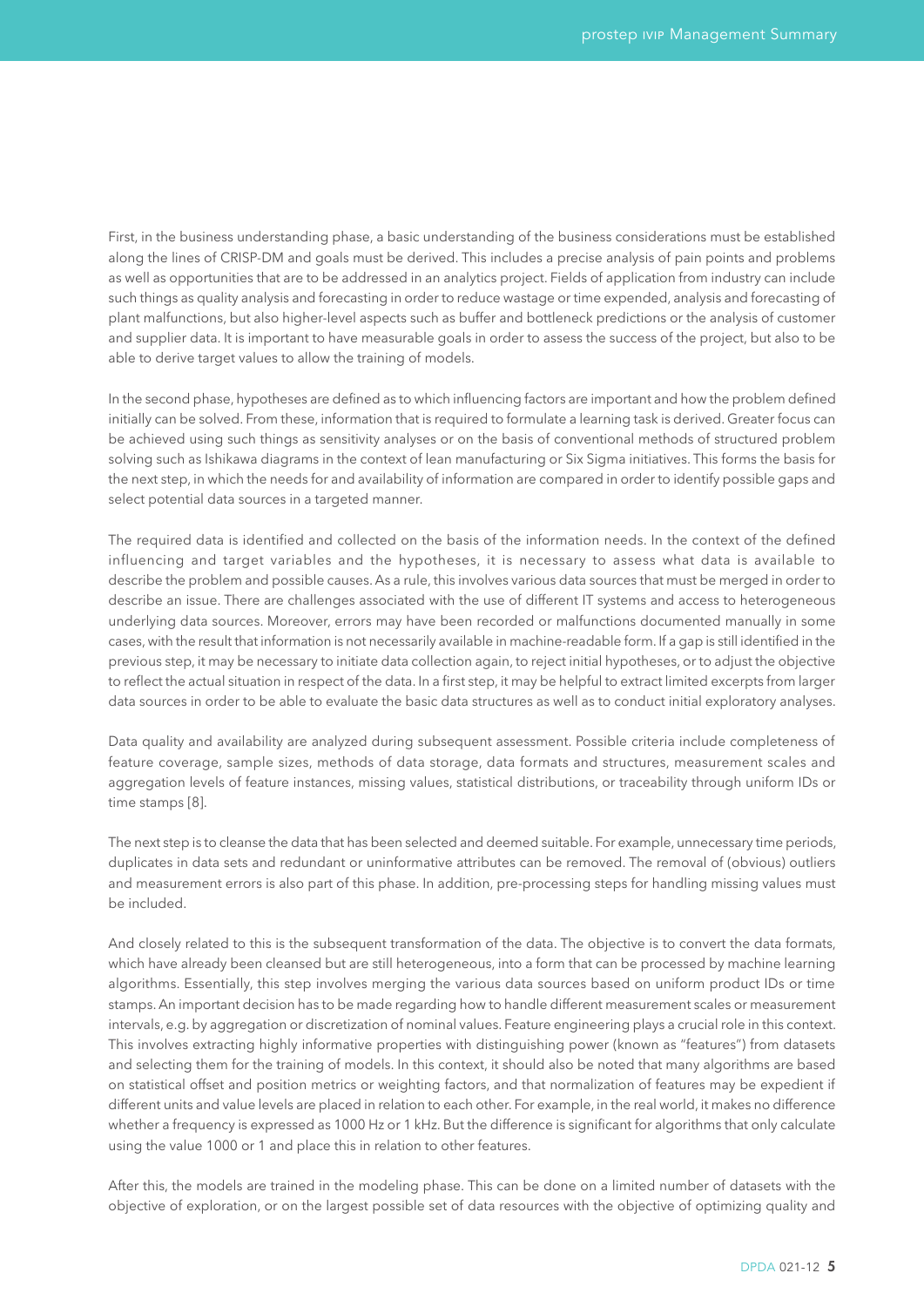performance metrics. The training of models is closely and iteratively connected with the transformation of the data, especially the feature engineering aspect, but also with the evaluation of the models. Different quality and performance metrics can be applied depending on the process. In addition to algorithm-related criteria, it is also necessary to check what inferences can be drawn in respect of the real-life business processes by checking hypotheses, but also by collecting new data or adjusting the objectives. Finally, one or more models must be selected for deployment and put into use. It should be noted that the same data pipeline, complete with the resulting features, that was used to train a model must also be set up during deployment, put into operation, and monitored and maintained on an ongoing basis. This means that the job of the DPDA is not finished after one-off data preparation prior to modeling. Instead, it is a constant task in the company and forms the basis for the reliable application of models in real-life practice.

## 3 The role model of the DPDA project group

Because it was a common element of industrial use cases for data preparation, the challenge of assembling appropriate teams was prioritized by the domain experts. In particular, discussion revolved around the mixture of domain expertise and IT competencies as well as objective-driven coordination. This allowed a role model to be developed (see Figure 3). This section describes in detail the individual roles and the associated tasks in the data preparation process.



#### Figure 3: Role model for data preparation

Experts in relevant domains and subjects play a leading role in the process, as they often drive the initiation of the process, for instance by raising problems that cannot be solved by conventional improvement approaches. They are responsible for identifying problems, for instance regarding the quality of the product, and derive the required hypotheses from this. Finally, domain experts are responsible for identifying information and data sources that lead to the acceptance or rejection of the hypothesis.

In particular in the initiation or business understanding phase, domain experts are supported by management, who assist them in defining objectives and prioritizing possible application scenarios. Likewise, management can initiate projects out of strategic considerations and assemble suitable teams.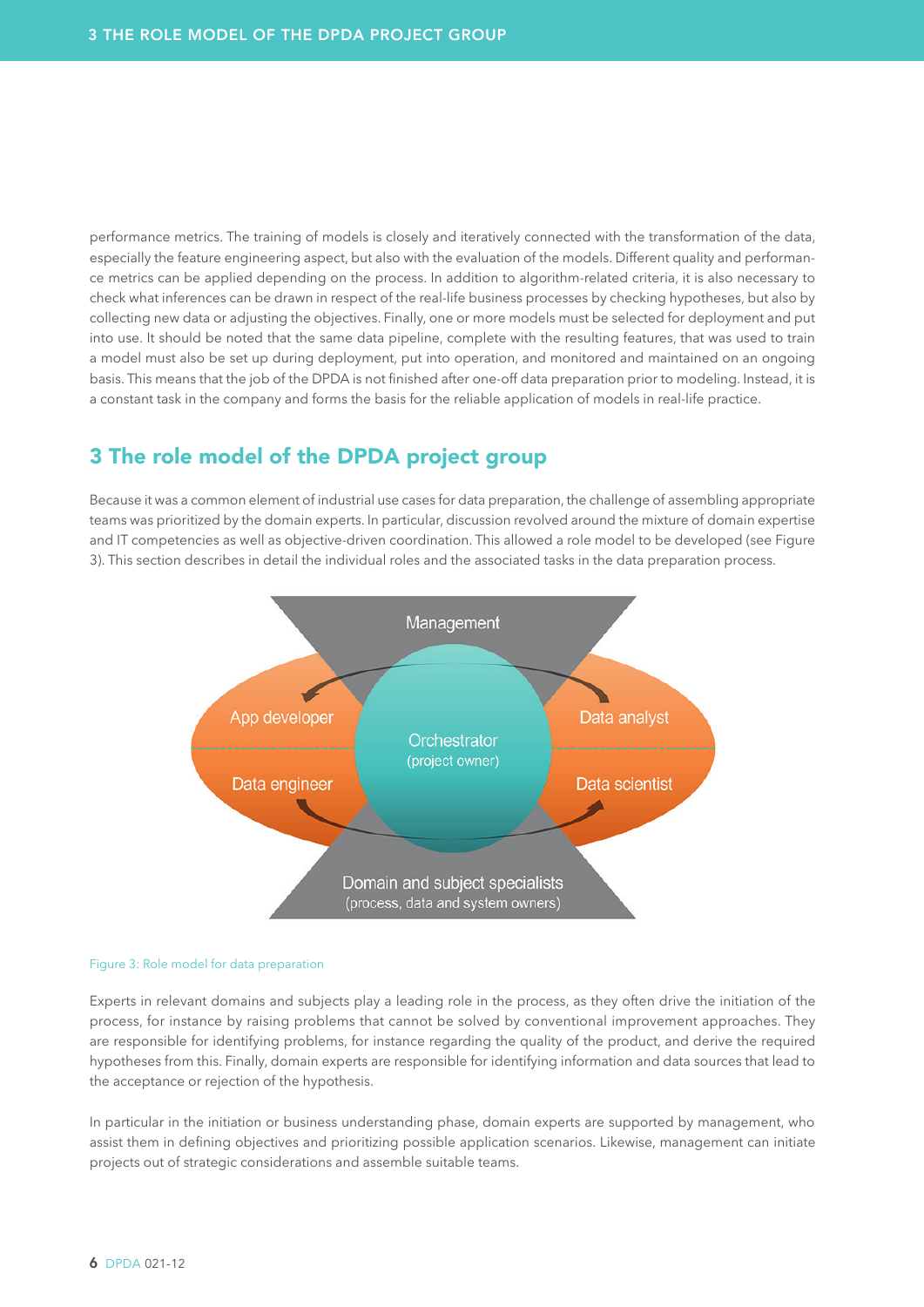The role of orchestrator lies at the heart of the model. This role is responsible for project implementation, coordination and networking of other stakeholders, and communication. Ideally, this role has cross-discipline knowledge from the relevant domain and information technology as well as a basic understanding of data science. In this context, the term "citizen data scientist" has become established. This is a person who often comes from the domain and brings practical skills from the areas of IT and data science. The orchestrating role acts as a contractor for both strategic, managementinitiated projects and problem-related projects initiated from an operational context by domain or subject matter experts. From the perspective of organizational structure, the role can be understood as a central staff position, for example. The data or business analyst first compares the existing information with the information requirements. Since the information required and information available do not necessarily match, this results in an information gap. This information gap must be closed by a data engineer collecting additional relevant data. Once the information gap has been closed, the data is evaluated, and then cleansed and transformed. These steps can additionally be carried out in close coordination with data governance and monitored by a data steward insofar as these roles exist within the company. Data access rights must also be observed and clarified. In the data cleansing and transformation phases, the data scientists coordinate closely with the domain experts to decide how to deal with any problems identified in the event of poor data quality.

The subsequent modeling step forms an interface. If this involves simple modeling, it is performed by a data analyst. However, if the modeling is complex and exceeds the competency of the data analyst, it is performed by the data scientist. The solution strategies used depend heavily on the problem and the competence of the users and data scientists.

The data scientist, in conjunction with the data analyst and the domain expert, is also responsible for evaluating the model and applying it to the initial hypothesis. Furthermore, the IT departments must also be heavily involved in the case of real-life implementations. The final results may give rise to the need to implement automation mechanisms in the form of software. The software developers (app developers) responsible for this are advised and supported by the other specialist team members. Furthermore, deployment-oriented architectures and data pipelines must be established in the company and the results from the use of the model must be integrated into the business processes.

### 4 Outlook

In the next phase of the project, the use cases will be specified in close coordination with the project partners. These use cases describe example problem scenarios that companies face when implementing DPDA. On the basis of the use cases that are developed, the role and process models will also be further refined and validated. In particular, greater emphasis will be placed on the user perspective and the focus will be broadened to include the initiation and evaluation phases (pre-project and post-project phases).

Users who are involved in carrying out analyses often lack in-depth knowledge of IT or databases. In many cases, the individual departments want to carry out the analyses independently without having to call on the resources of the IT department. However, because data preparation requires specialized IT and database expertise, efforts are underway to provide business departments with tools for self-service data preparation. These tools enable users themselves to carry out the cleansing and preparation of data to a limited extent with the help of user-friendly interfaces. A further objective of the DPDA project group is thus to identify proposals for data standardization and further automation potential, to develop generalized process models and to offer users design support.

If you have your own use cases and would like to discuss them with the group's experts, please feel free to contact the coordinators.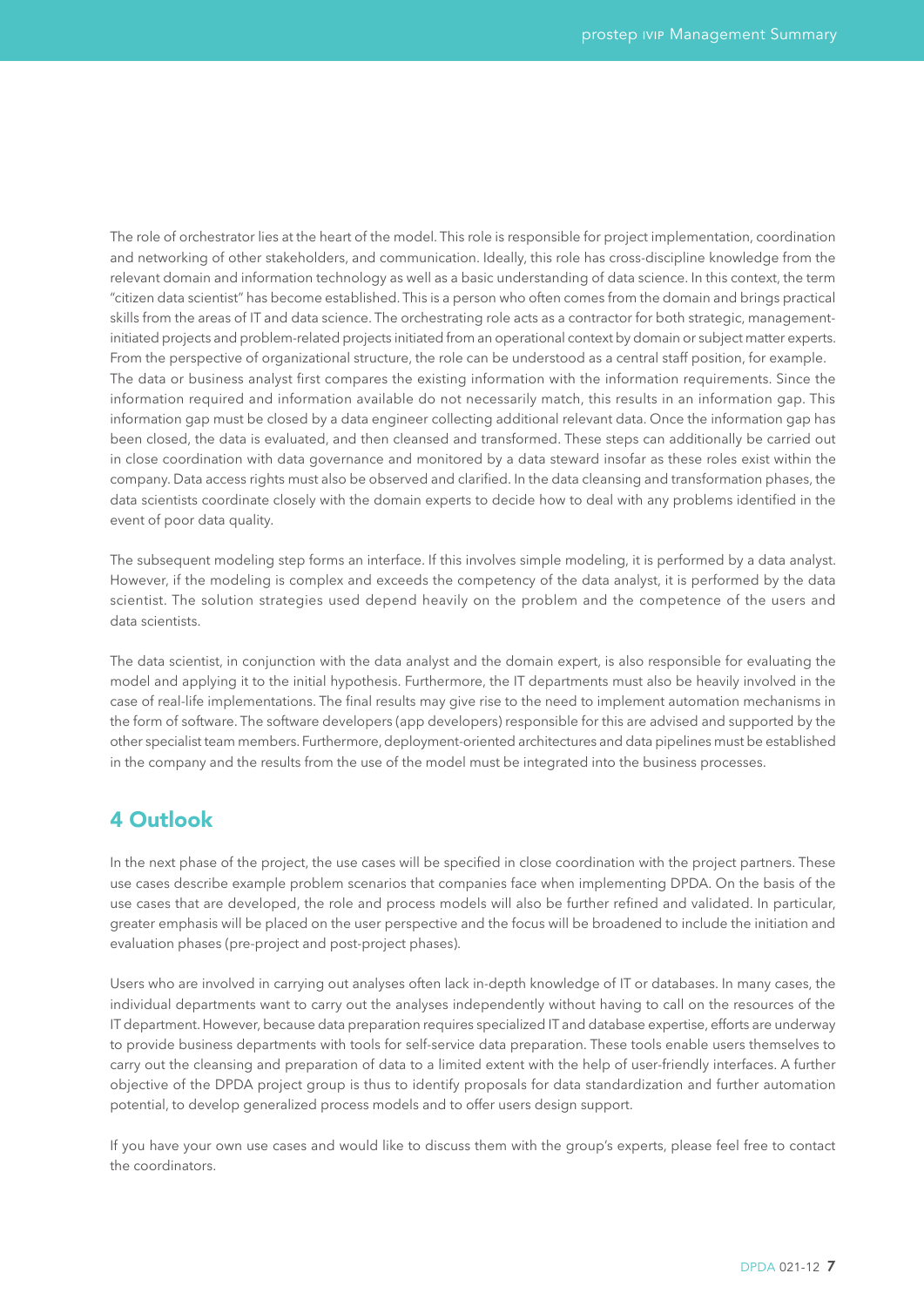### 5 Sources

[1] Lieber, Daniel; Erohin, Olga; Deuse, Jochen (2013): Wissensentdeckung im industriellen Kontext. In: ZWF 108 (6), pp 388–393. DOI: 10.3139/104.110948.

[2] Chapman, Pete; Clinton, Julian; Kerber, Randy; Khabaza, Thomas; Reinartz, Thomas; Shearer, Colin; Wirth, Rüdiger (2000): CRISP-DM 1.0. Step-by-step data mining guide: CRISP-DM Consortium.

[3] Dresner Advisory Services (publisher) (2019): Wisdom of Crowds® Data Preparation market study. Available online at http://dresneradvisory.com/products/2016-end-user-data-preparation-market-study.

[4] CrowdFlower (publisher) (2016): Data Science Report. Available online at https://visit.figure-eight.com/rs/416- ZBE-142/images/CrowdFlower\_DataScienceReport\_2016.pdf.

[5] Fayyad, Usama M.; Piatetsky-Shapio, Gregory; Smyth, Padhraic (1996): From Data Mining to Knowledge Discovery. An Overview. In: Usama M. Fayyad (publisher): Advances in Knowledge Discovery and Data Mining. Menlo Park: AAAI Press.

[6] Deuse, Jochen; Erohin, Olga; Lieber, Daniel (2014): Wissensentdeckung in vernetzten, industriellen Datenbeständen. In: Hermann Lödding (publisher): Industrie 4.0. Wie intelligente Vernetzung und kognitive Systeme unsere Arbeit verändern. 27. HAB-Forschungsseminar. Hamburg, 12.-13.09.2014. Berlin: GITO (Schriftenreihe der Hochschulgruppe für Arbeits- und Betriebsorganisation e.V. (HAB)), pp 373–395.

[7] Matignon, Randall (2007): Data mining using SAS Enterprise miner. Hoboken, NJ: Wiley-Interscience.

[8] Eickelmann, Michel; Wiegand, Mario; Deuse, Jochen; Bernerstätter, Robert (2019): Bewertungsmodell zur Analyse der Datenreife. In: ZWF 114 (1-2), pp 29–33. DOI: 10.3139/104.112037.